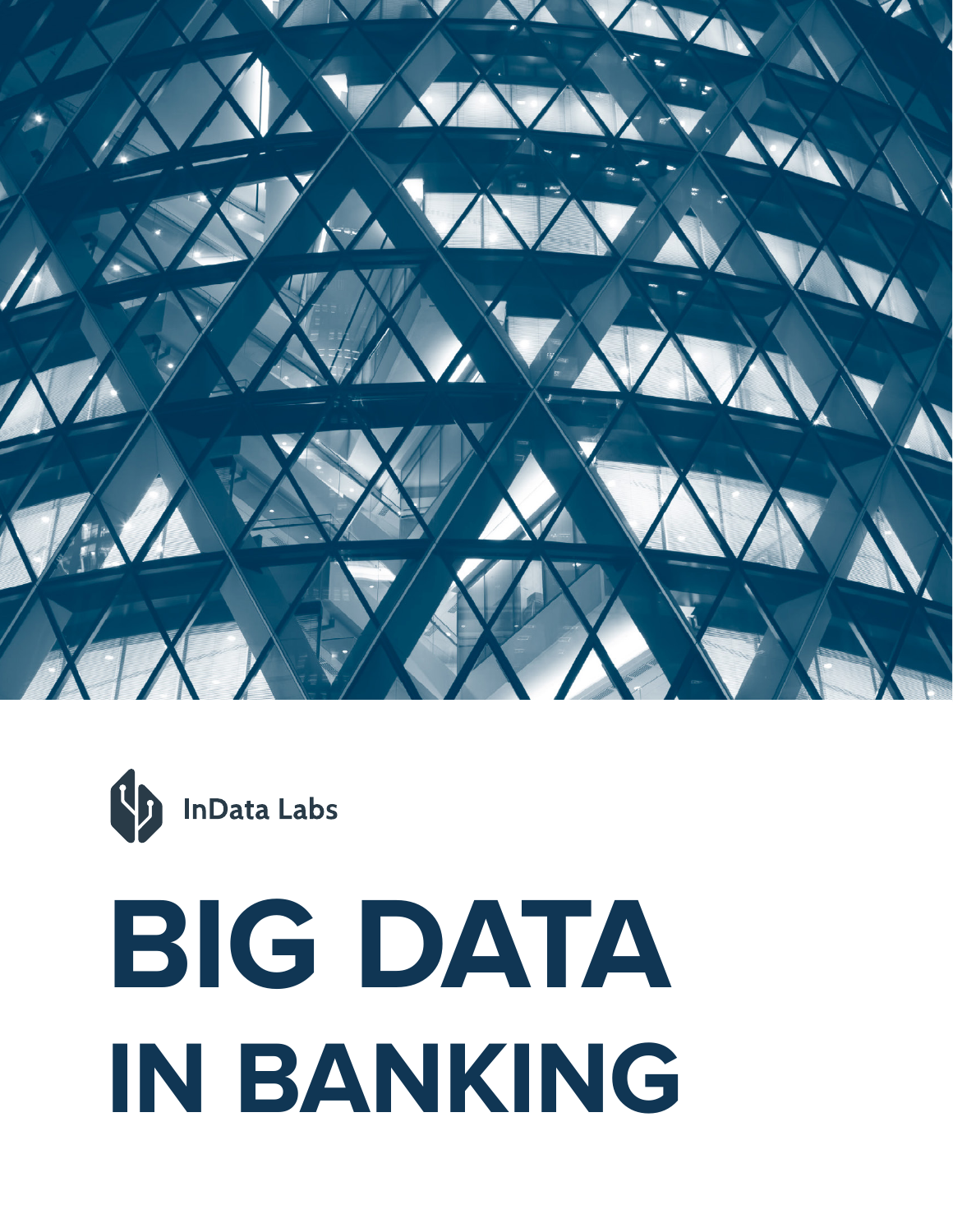۰

# **Table of contents**

| 3  |
|----|
|    |
| 14 |
| 14 |
| 14 |
| 15 |
| 16 |
| 17 |
| 18 |
| 20 |
|    |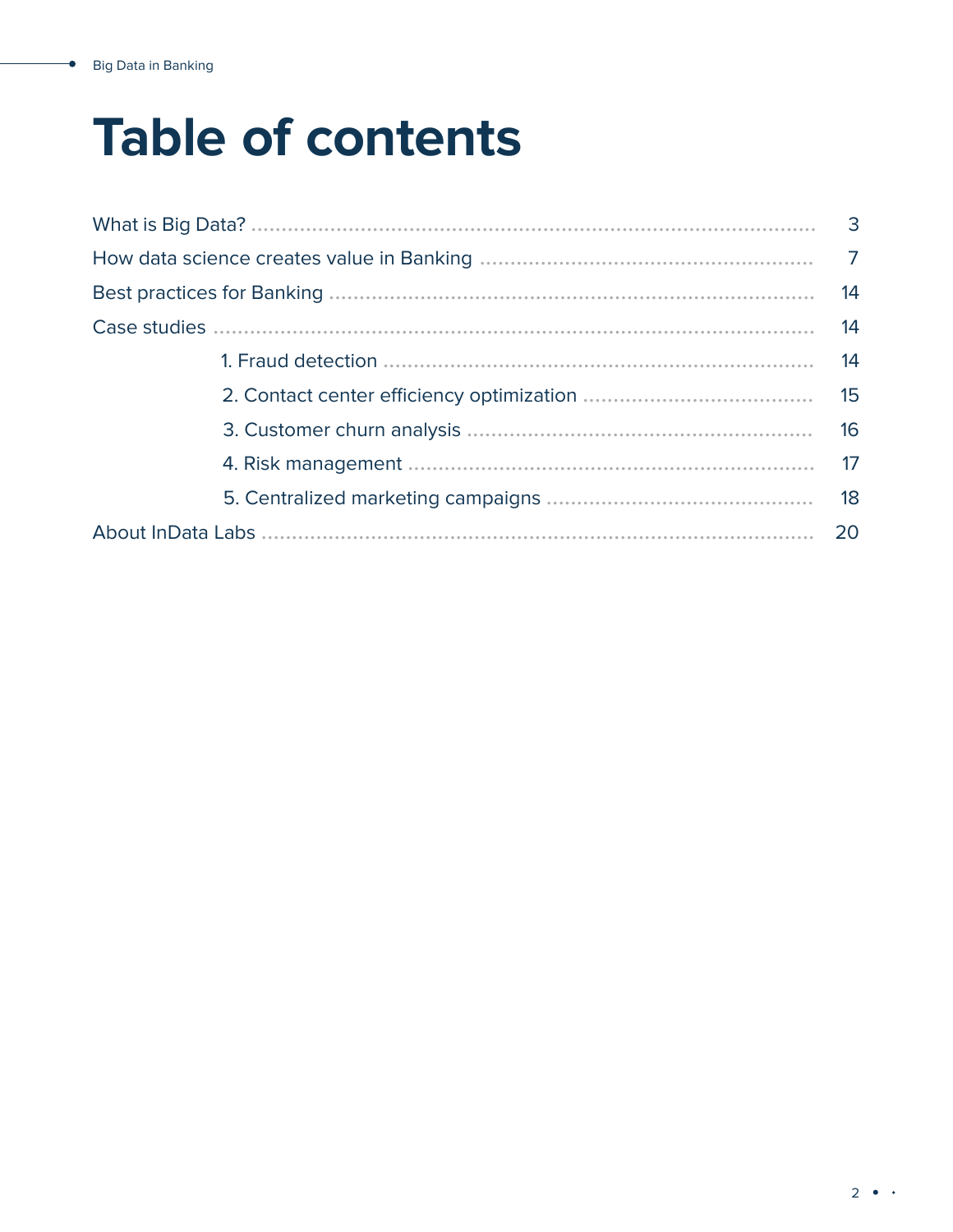#### **ABOUT BIG DATA**

### **We create 2.5 quintillion bytes of data every day**



**463**

of the big data in the world today has been created in the last two years alone. This data comes from everywhere: sensors used to gather climate information, posts to social media sites, digital pictures and videos, purchase transaction records, and cell phone GPS signals to name a few. This massive, diverse, and unstructured data which is impossible to process via standard software and databases is called Big Data.

# **Big Data is getting bigger**

exabytes of data per day is likely to be generated by 2025.



**2014 2015 2016 2017 2018 2019 2020 2025**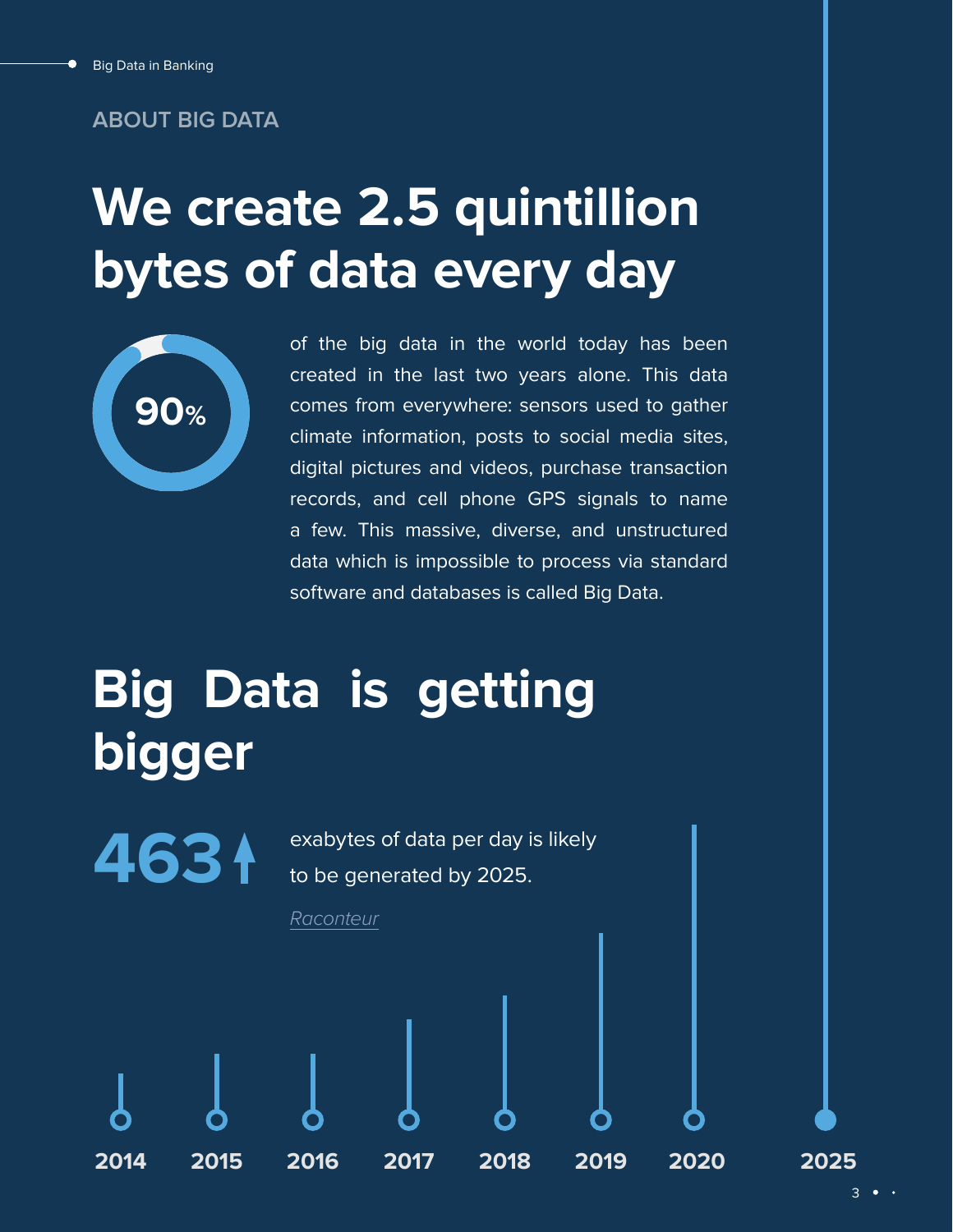# **We create around 2.5 quintillion data bytes daily** *[Domo](https://www.domo.com/learn/infographic/data-never-sleeps-5)*

This rate will become greater with the growing popularity of IoT (Internet of Things) devices.

Nowadays data management is becoming a critical differentiator that separates market leaders from all others. Most enterprises face Big Data, which is so large that it is impossible to process it using traditional software tools. Forward-thinking companies actively crunch their high-volume unstructured data to get a competitive advantage and find new business opportunities.

Today's high-end technologies make it possible to realize the value of Big Data. For example, retailers, financial institutions and other B2C organizations can analyze the behavioral trends and social media activity of each customer and provide personalized product offerings; they can monitor customer satisfaction with company's products and services and take prompt marketing actions having sentiment analysis in place.

Data-powered predictive maintenance tools empower proactive business strategies that avert costly equipment downtimes and increase production capacities. According to Deloitte, this usage of Big data increases equipment uptime by [up to 20%](https://www2.deloitte.com/content/dam/Deloitte/de/Documents/deloitte-analytics/Deloitte_Predictive-Maintenance_PositionPaper.pdf) by predicting unexpected failures.

In a current data-laden world, BI reporting is another indispensable tool for modern businesses that helps companies make better decisions and take heed of all incoming insights. This field has spiked in popularity over the last few years and is expected to hit [\\$29.48 billion](https://www.marketresearch.com/Stratistics-Market-Research-Consulting-v4058/Business-Intelligence-BI-Global-Outlook-10771683/) by 2022.

Oil and gas companies can take the output of sensors in their drilling equipment to make more efficient and safer drilling decisions.

Big Data is a trend across business and IT, which refers to new technologies that can analyze high-volume, diverse data from traditional and digital sources inside and outside the company. Leveraging Big Data analytics leads to more confident decision making, which means greater operational efficiencies, cost, and risk reductions.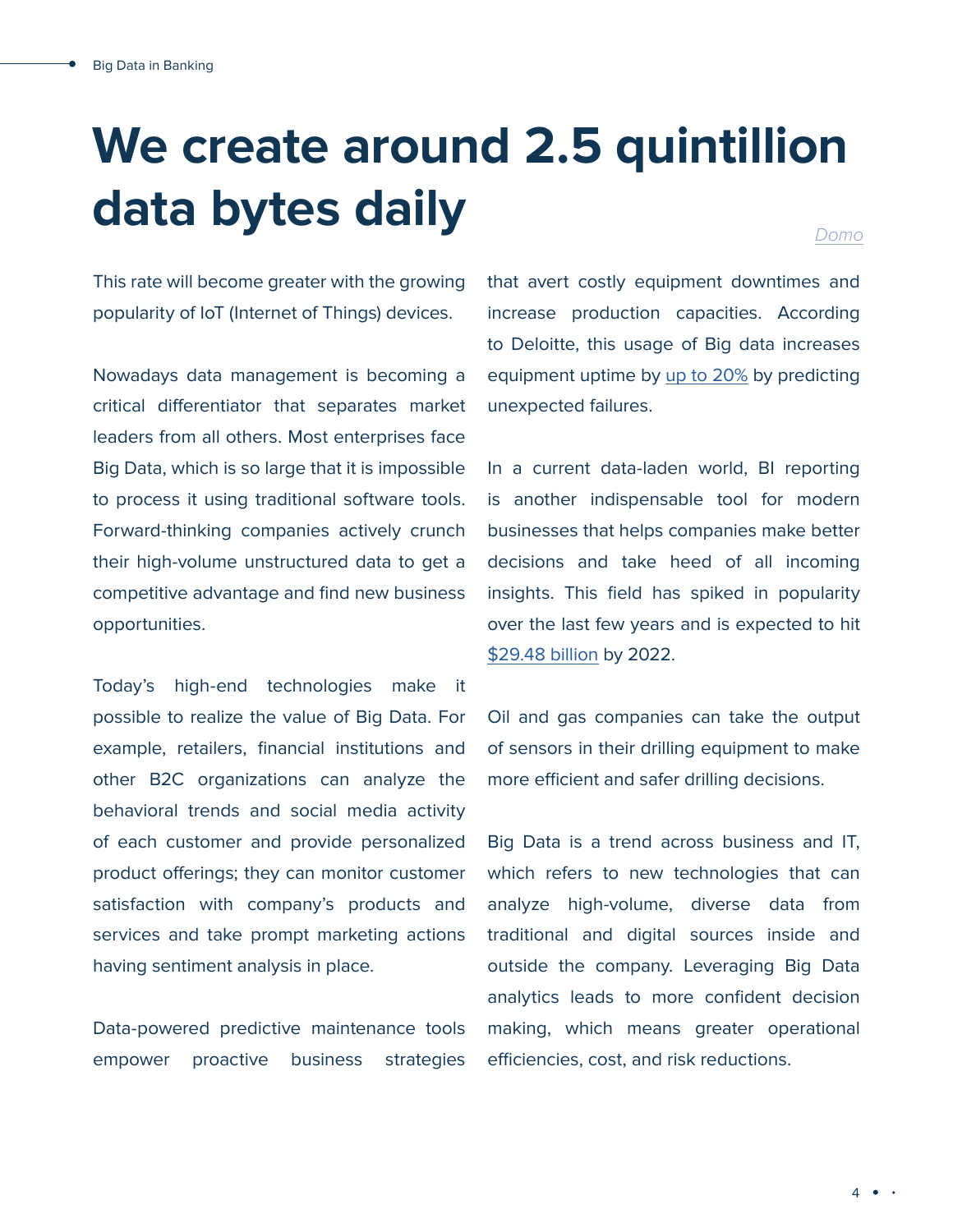Big Data relates to data creation, storage, retrieval, and analysis that is remarkable in terms of volume, velocity, and variety:

### **Volume**

Massive volume of data is contributed by many sources of constantly updated data containing financial, environmental, location, and other information - transactions, social media, use of smartphones, and Internet of things. For example, Facebook produces 4 new petabytes of data every day; a Boeing 737 generates 240 terabytes of flight data during a single flight.

# **Variety**

Data today comes in different formats: geospatial data, 3D data, audio and video, and unstructured text, including log files and social media. Managing, merging, and analyzing different varieties of data is a challenge for many organizations.

# **Velocity**

Data is streaming in at exceptional speed and should be timely processed. Clickstreams and ad impressions capture user behavior at millions of events per second; high-frequency stock trading algorithms reflect market changes within microseconds; machine-to-machine processes exchange data between billions of devices.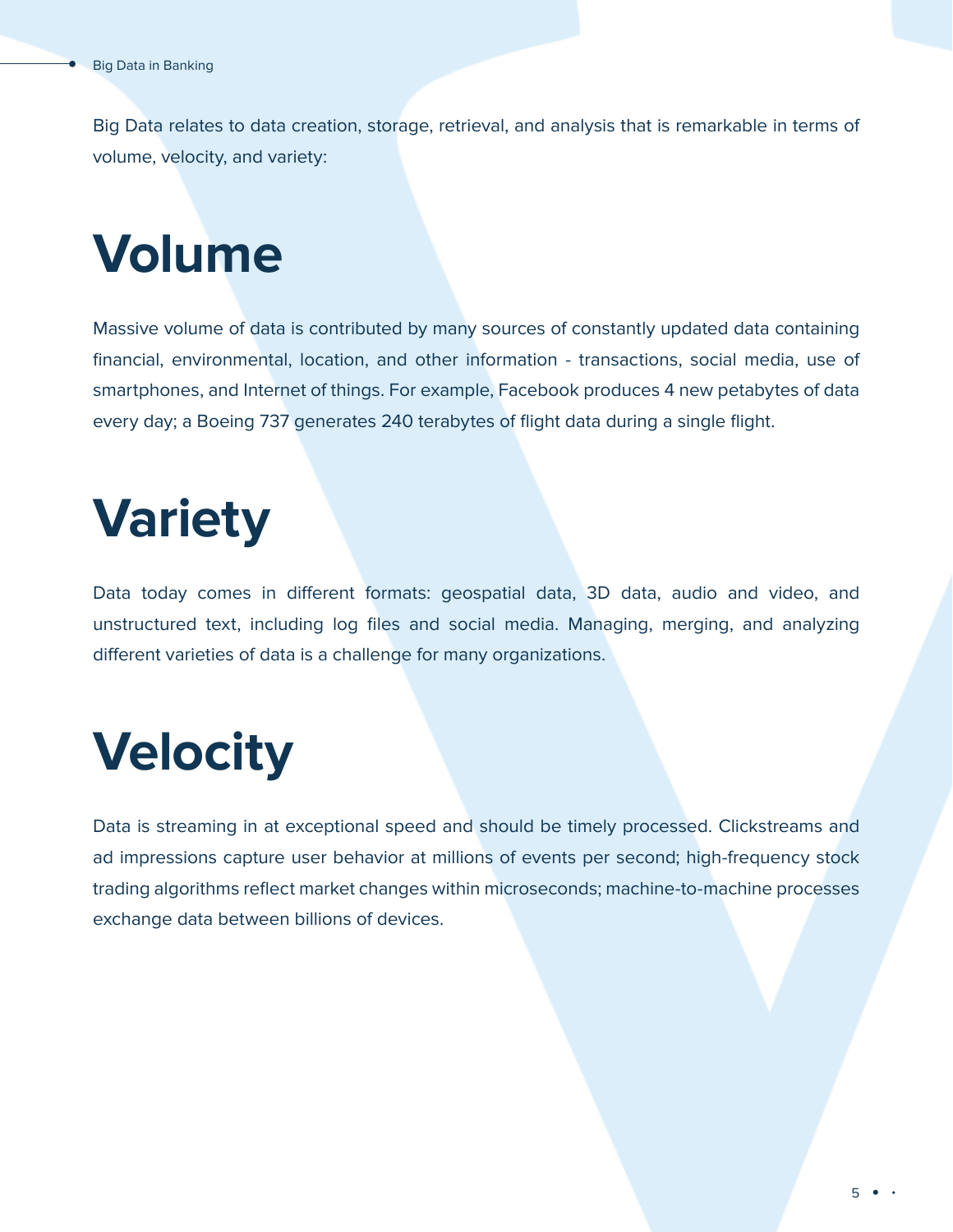### **What is Big data?**

Three key differences between analytics and big data:



### **What does this all mean?**

It means that globally, companies are turning to big data strategies to gain an edge over their competition. They realize that good business decisions are now data-driven, and not intuitive-like. They analyze data to better understand and reach their customers, develop new revenue streams and improve operational efficiencies.

Big data adoption grows at different rates in each vertical industry. Such markets as retail, financial services, telecommunications, and media are making considerable investments to effectively use their data to drive value.

The reason behind these verticals being the forerunners is that they have a lot of customers generating plenty of data, and a continuous need to keep customers happy so as not to lose them.

For example, the widespread use of increasingly granular customer data can enable retailers to improve the effectiveness of their marketing and merchandising. Data analytics applied to supply chains and operations will continue to reduce costs and create value and new competitive advantages for growing retailers' revenue.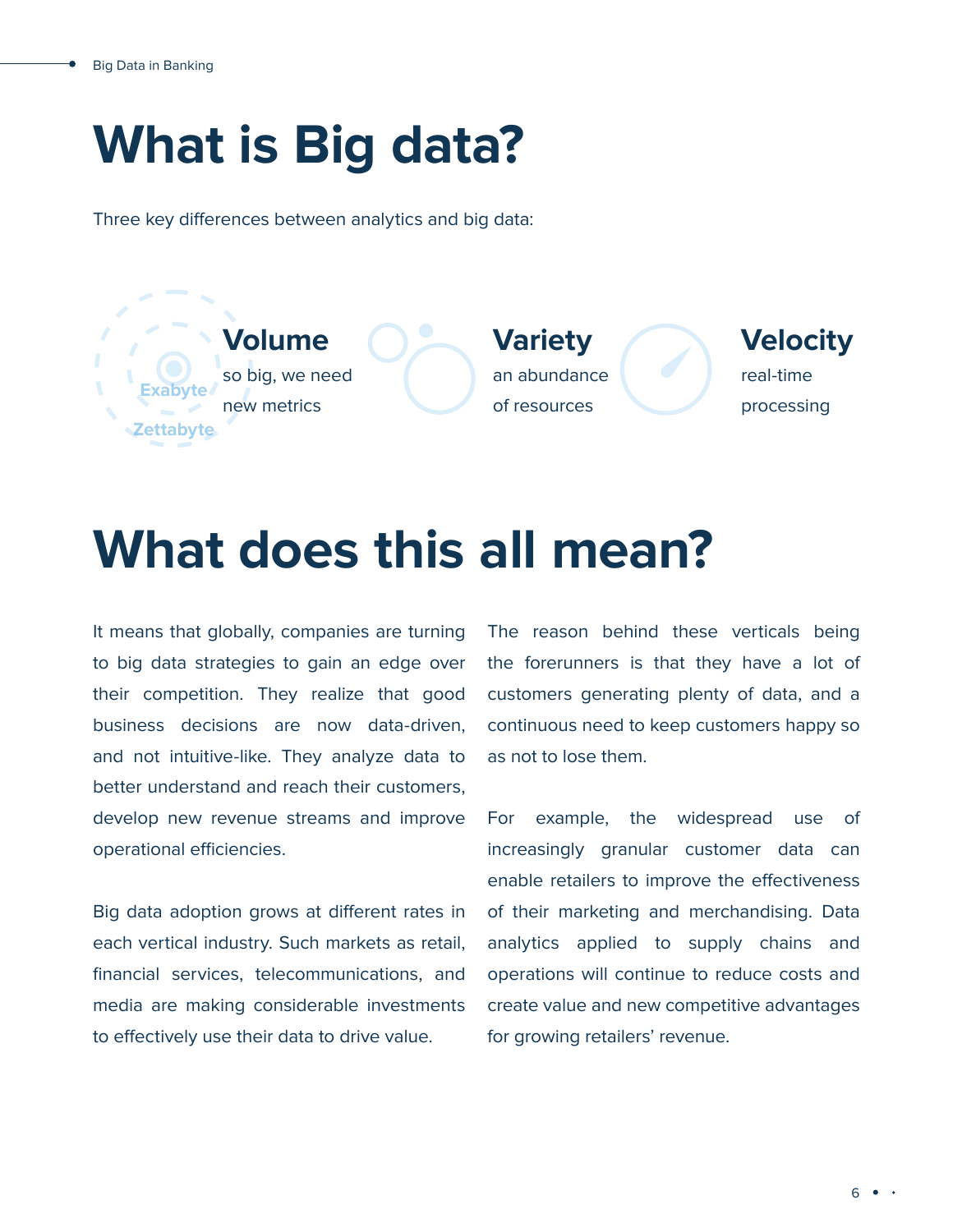#### **BIG DATA IN BANKING**

### "Analytics leaders<sup>1</sup> exhibit stronger financial performance than other companies."

*[McKinsey](https://www.mckinsey.com/~/media/McKinsey/Industries/Financial%20Services/Our%20Insights/Data%20sheet%20Advanced%20analytics/Data-sheet-advanced-analytics.pdf)*

#### Analytics maturity correlation to financial metrics



1 Analytics Quatient (AQ) is a McKinsey solution developed in 2017 to standardize the measure of analytics maturity across sectors. The AQ survey has been taken by over 120 companies, across industries worldwide. Analytics leaders are defined as the top quartile of companies as determined by overall AQ score.

 $7 \bullet$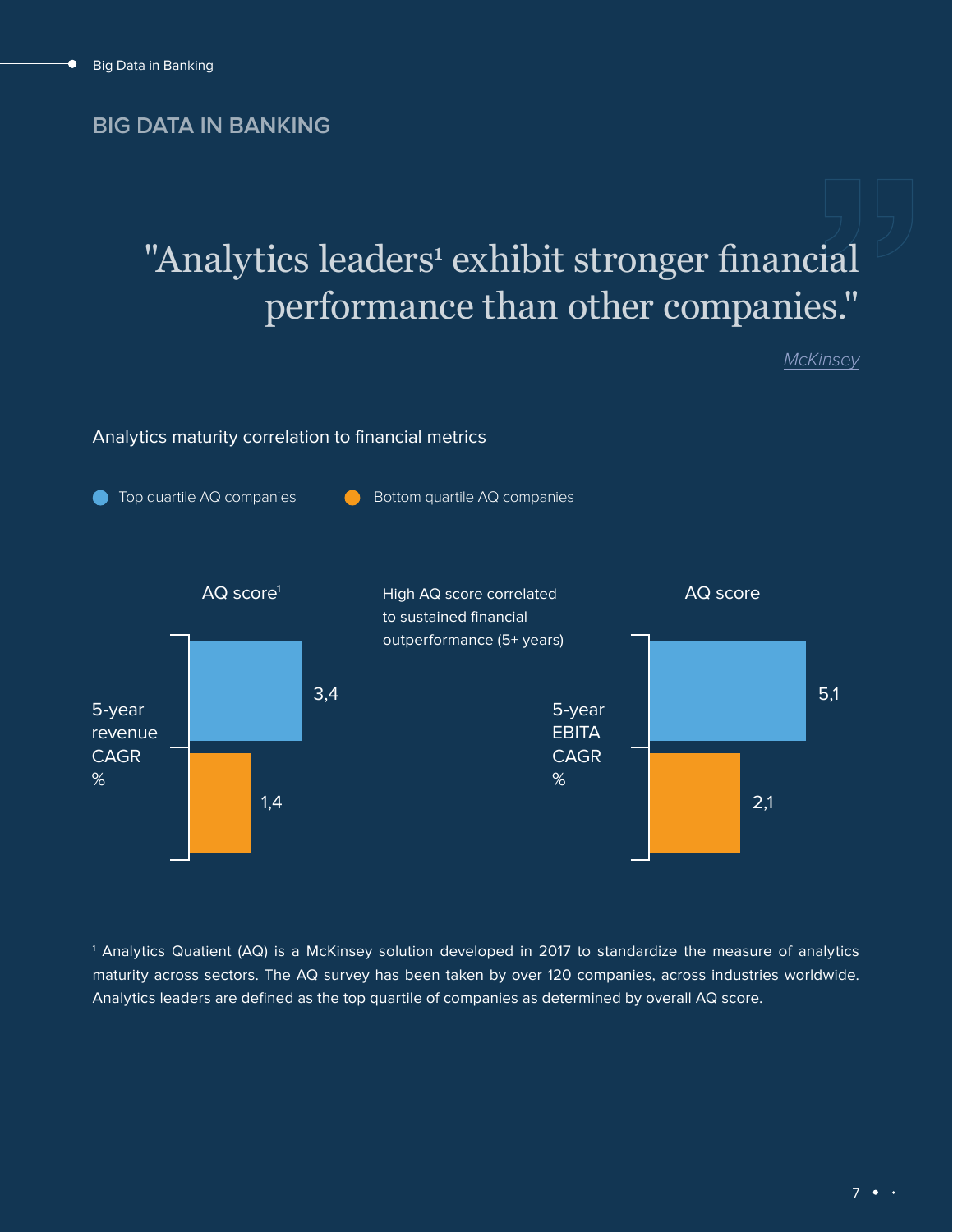According to Gartner, big data in the banking industry has the highest level of opportunity due to the high volume and velocity of data available. Globally, Financial Services and Banking is taking the lead in applying progressive big data technologies and data science techniques, followed by Telecommunications and Retail.

#### "Big Data Analytics in the Banking market is expected to register a CAGR of 22.97% during the period of 2021-2026."

#### *[Mordor Intelligence](https://www.mordorintelligence.com/industry-reports/big-data-in-banking-industry)*

There are multiple internal data sources in banks - including relational databases, XML data, Data Warehouses, enterprise applications such as ERP and CRM. Banks also have a large amount of external data about their customers

in the form of website visits, tweets, Facebook wall posts, searches, streams, videos, etc. This huge amount of data needs to be stored, processed, and analyzed to let banks solve real business problems that banks face nowadays.

#### **Typical banking sources of big data include:**



Happily, advances in technology - such as processing power, data warehouse storage - as well their reliability make it easier for banks to apply them for solving high-impact business problems. Moreover, it is now data scientists who play a crucial role in applying big data tools and mathematical algorithms to each specific business problem. And there is no doubt that banks of all sizes, shapes, and forms need to incorporate data science into

their operating models.

What are bank business problems that data science can actually solve? They are multiple. Application of big data in banking varies from marketing (marketing campaigns efficiency, next best offer, personalized messages), through operational efficiency (ATM cash optimization, capacity planning) to human resources management (predictive recruitment modeling).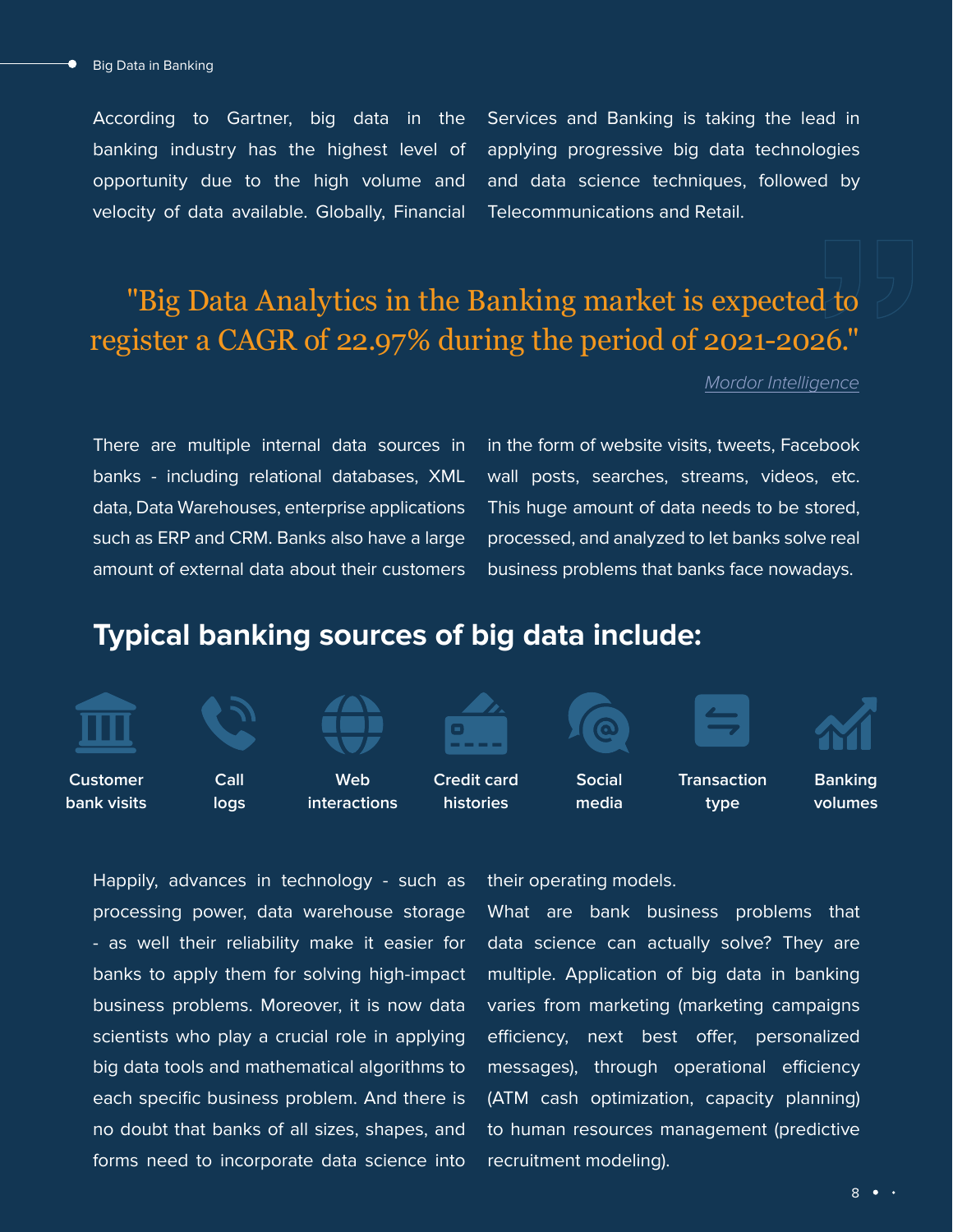# **Application of data science in banking**

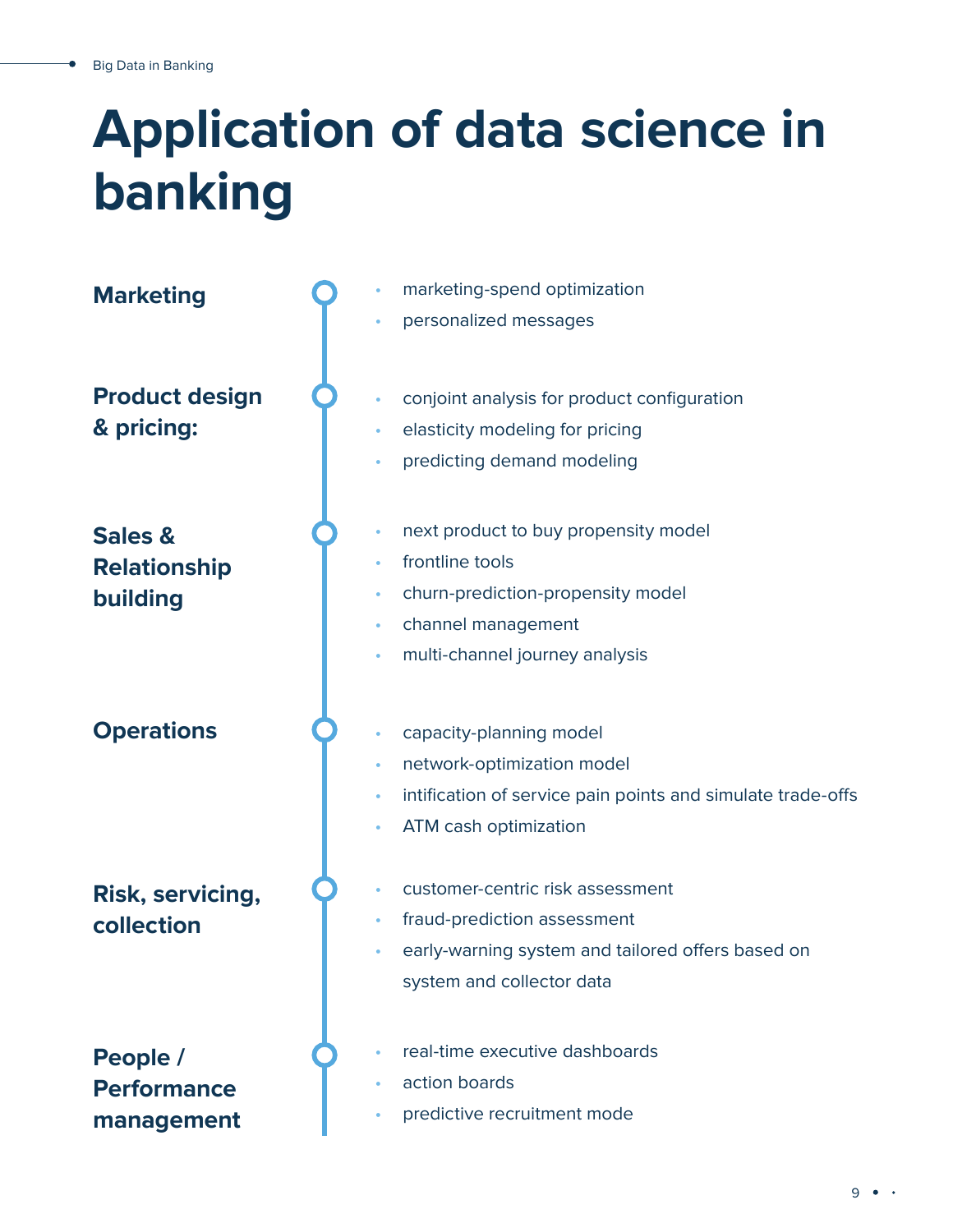According to the latest EBA report, considerable use of data science is focused on achieving a customer-centric view. For example, analysis of big data can help banks better target the right product to the right customer at the right time. By correlating the social activities of a customer with a spending pattern, banks can customize and optimize the timing of their product offerings.

#### **Current use of Big Data Analytics for customer engagement purposes**



*[European Banking Authority](https://www.eba.europa.eu/sites/default/documents/files/document_library/Final%20Report%20on%20Big%20Data%20and%20Advanced%20Analytics.pdf)*

"Banks that want to create long-term value will need to adapt business models to help customers navigate through the crisis and its aftermath."

*[EY 'Three focus areas to help banks reframe their future'](https://www.ey.com/en_ee/banking-capital-markets/three-focus-areas-to-help-banks-reframe-their-future)*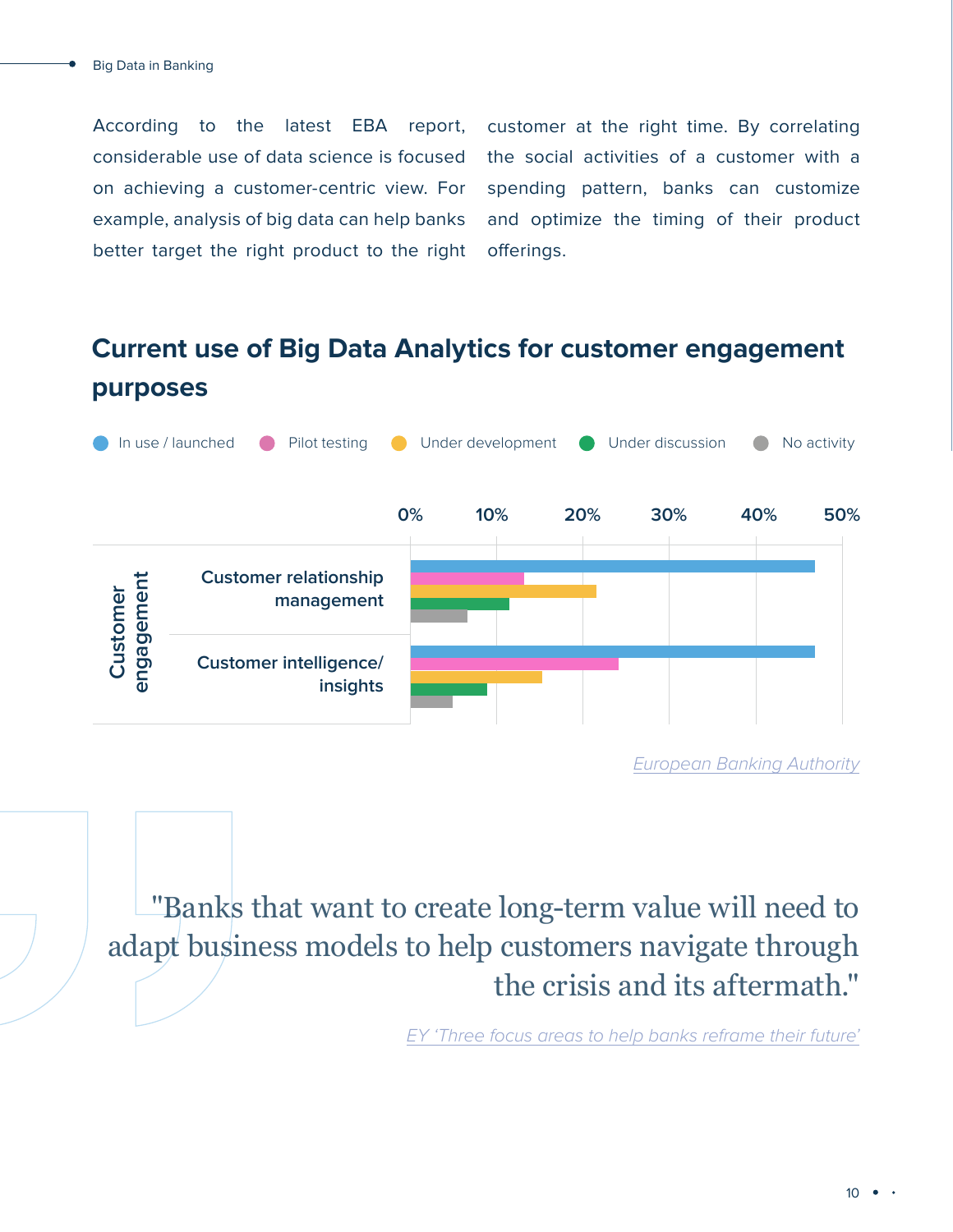Also, analysis of social media helps banks predict customer churn. As the study by EY shows, **63% of customers** in the United States trust online personal networks and communities on choosing various banking products.

**Moreover, 45% of customers comment on social media channels on the quality of service they received.**

The ability to monitor customer sentiment gives banks early signals - and allows banks to be proactive in improving the customer experience, their engagement with the brand, thus saving costs and preventing revenue loss.

Analytics techniques can also play a significant role in fraud detection - allowing organizations to extract, analyze, and interpret business data to increase the probability of fraud and implement effective fraud detection systems.

All in all, big data opens huge opportunities for banks. According to EY predictions, by 2030, banks will deepen their personal connections with customers via data analysis techniques that might seem fantastic by today's standards.

Although financial institutions have increased their awareness about data-field tools, some analytics applications are still in their nascent stage.

According to McKinsey, credit risk underwriting, transactional analytics, and multi-channel segmentation are the leading use cases of data analytics in banking. Other applications such as fee leakage detection and MROI optimization are to gain momentum in the coming years.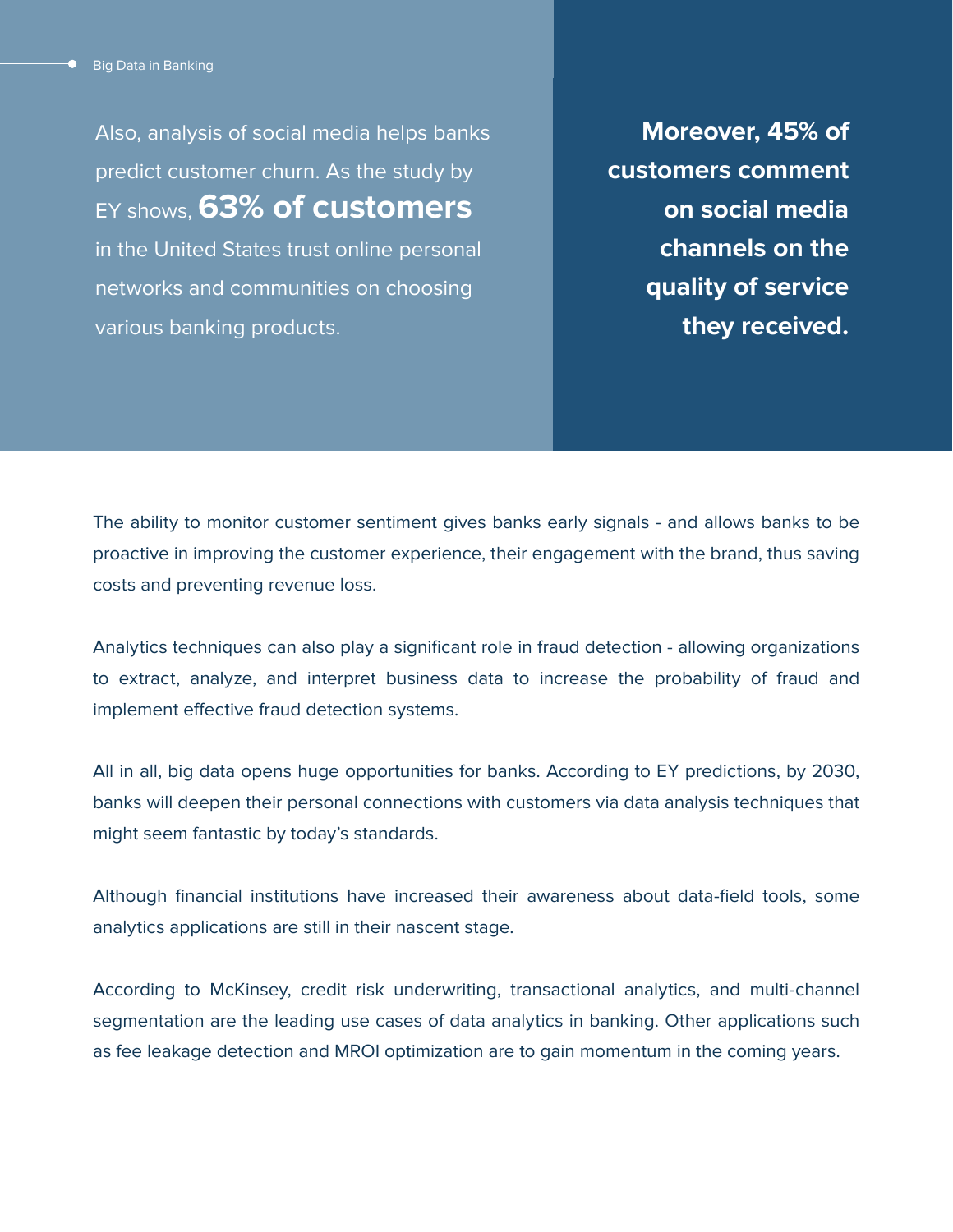#### **Banks are increasingly deploying more sophisticated analytics use cases in early stages, but not yet at scale.**

#### Percent of banking responders deploying use case at scale



More mature

*[McKinsey](https://www.mckinsey.com/~/media/McKinsey/Industries/Financial%20Services/Our%20Insights/Data%20sheet%20Advanced%20analytics/Data-sheet-advanced-analytics.pdf)*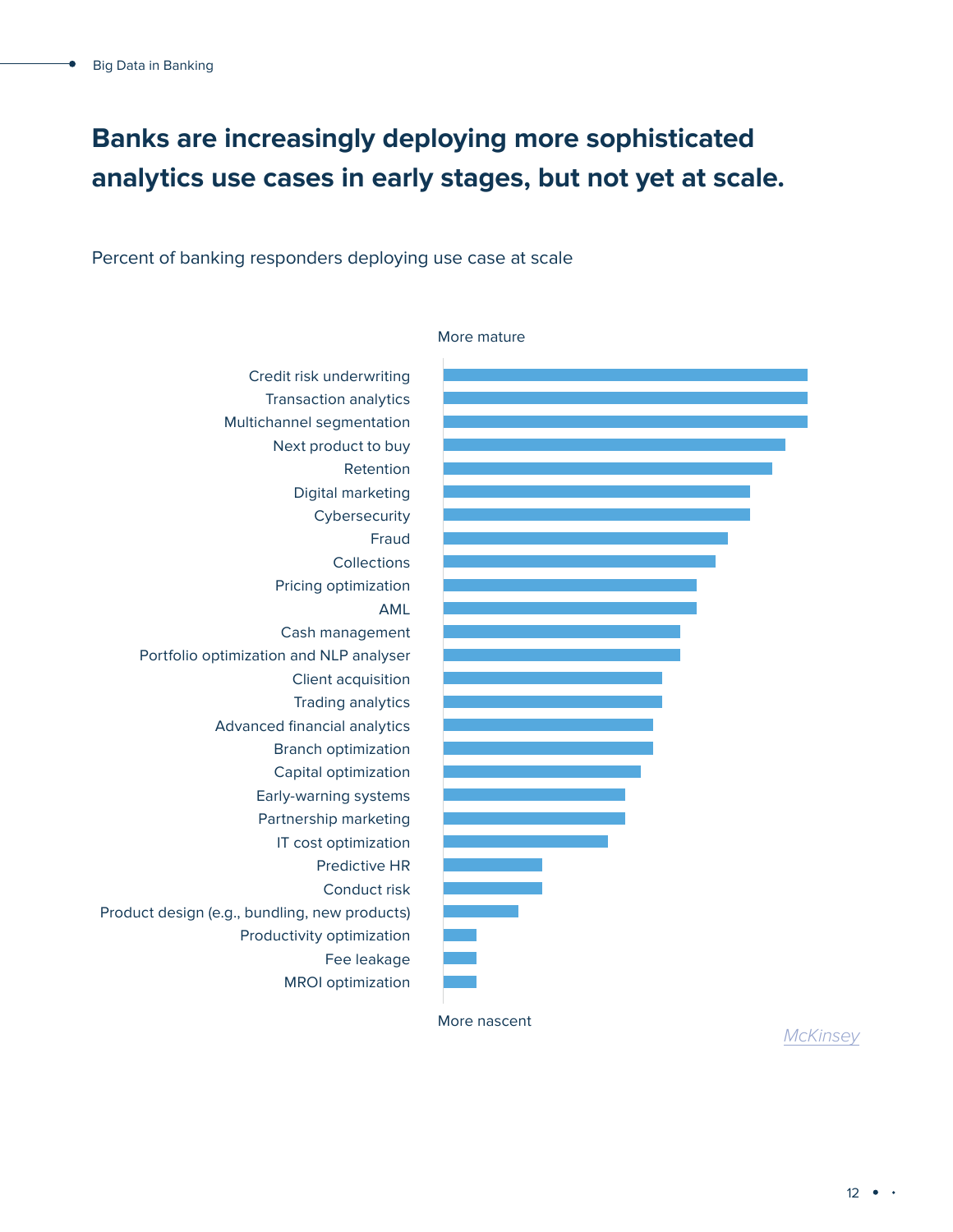#### **Areas of significant effort in coming years**



*[PwC Banking 2020 Survey](https://www.pwc.com/gx/en/banking-capital-markets/banking-2020/assets/pwc-retail-banking-2020-evolution-or-revolution.pdf)*

Therefore, in coming years, banking institutions will continue to look into the data-driven ways of customer engagement and interaction. Personalized services across channels will continue to enhance the consumer experience by demonstrating the interest of financial institutions for evolving customer needs.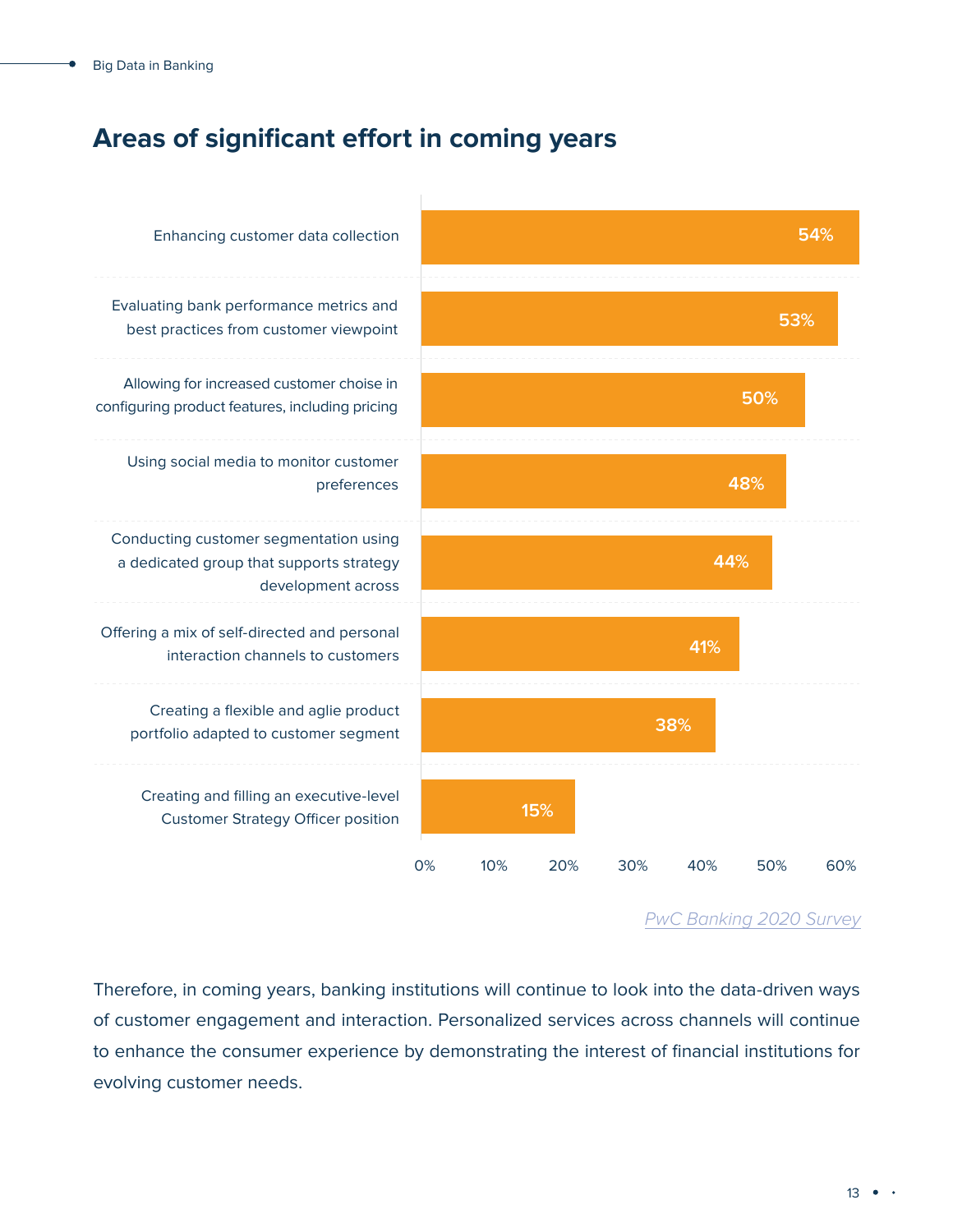#### **BANKING. CASE STUDIES**

### **Fraud detection Case study #1**

#### **BUSINESS PROBLEM**

A leading Eastern European bank needed to improve its credit cards fraud detection capabilities. The existing process was detecting and preventing some fraud, but as the size and type of fraud varied and changed correspondingly, the bank required a new, more sophisticated system to provide efficient protection for the bank's customers.

#### **SOLUTION PROVIDED**

InData Labs offered to build an intelligent system that would detect fraud in real-time. The system applies the data analysis approach to create patterns on each client's behavior based on all of their previous transactions live. Then it enriches this information with third-party data (e.g. social media data, geo-location) - such as geo data taken from the bank`s mobile application. Transactions that do not fit into the cardholder's profile are marked as suspicious. Cardholders` profiles are updated with every single new transaction the system uses selflearning techniques to constantly adapt to any changes in cardholders' behavior.

- Fraudulent transactions are successfully distinguished from legitimate transactions
- Fraud prevented or minimized
- Decreased operating costs thanks to an automated approach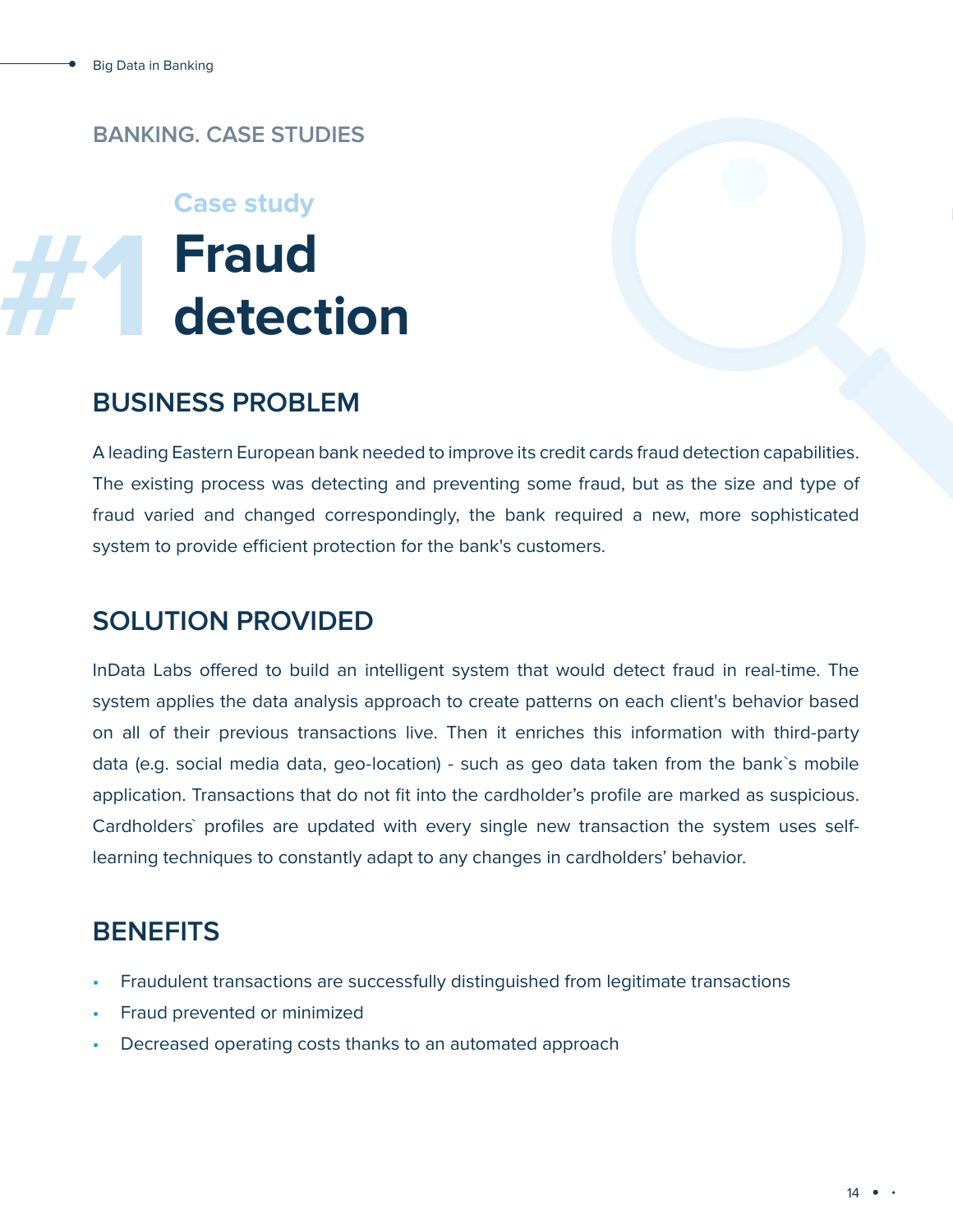### **Contact center efficiency optimization Case study #2**

#### **BUSINESS PROBLEM**

A mid-size European bank faced the problem of rapidly rising call center operating costs and declining customer satisfaction. The bank`s agents often had to make multiple transfers and switches of calls, with sometimes no result for the person who was calling. It became evident that the bank needed to improve the contact center operations.

#### **SOLUTION PROVIDED**

To solve these problems, InData Labs has proposed to tackle two major issues:

- To reduce the overall volume of calls and the number of transfers
- To turn call centers into sales centers implementing a customer-centric approach

InData Labs has developed a solution that solves both of these issues simultaneously - a system that would understand why people call to offer the best service in the shortest time possible. The system provides call center analytics that merges real-time and historical data to anticipate customer needs ahead of time. With this system, the bank`s agents can learn in advance the reason behind customer calling and solve the problem before the customer even expects it to be solved.

For example, if the client encounters that his card or online banking passcode has been blocked, the system detects it in advance. It predicts that the client will call the contact center very shortly and ask to unblock it - so in real-time the system notifies the contact center operator about the problem thus giving some time to handle it. Thus, early problem identification allows to shorten client`s waiting time and enhance client`s user experience in addition to providing bank systems with more time to deal with the problem in advance.

- Reduced operating costs
- Improved cross-sales and up-sales success rates
- Increased customer loyalty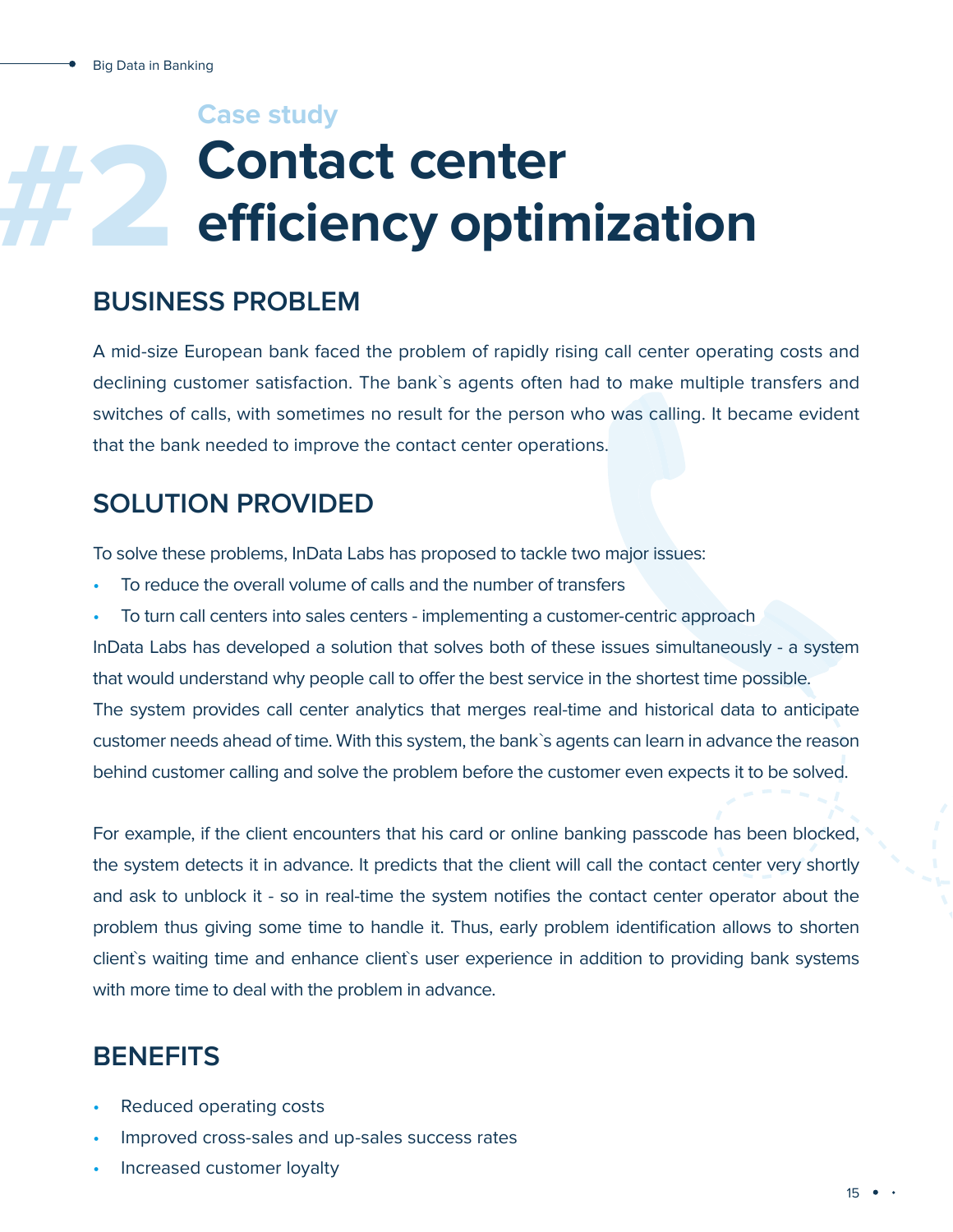### **Customer churn analysis Case study #3**

#### **BUSINESS PROBLEM**

A large European bank confronted a serious issue - it was losing customers in favor of a competing bank. So its management needed to answer the question - to identify the customers that were most likely to churn and offer them superb customer service in advance to keep them happy and loyal.

#### **SOLUTION PROVIDED**

InData Labs has developed a customer churn prevention system delivering analytics on each client on a real-time basis. In this decision-based system, mathematical algorithms and machine learning techniques are applied to massive amounts of historic data available on lost customers. Based on this data, a churn model is developed. The system identifies very accurate behavioral patterns and applies them successfully to existing customers. Each customer is given a score that measures potential attrition on the basis of as many factors as possible. Moreover, the system models every situation and gives recommendations on the next best action for the customer to prevent churn (e.g., providing competing offers such as higher rates, fewer fees, or even a gift).

For example, the bank's client used to get salary on a bank account at the certain date of each month, however these transactions stopped. The system analyzes it in real-time, assuming that the client has changed or lost the job. To avoid the client`s leaving the bank to use his/her new employer`s preferred bank, the bank is able to offer him adjacent banking products (e.g. savings account). To verify if the client has lost his job, the bank gives him a courtesy phone call. As a result, the customer stays loyal to the bank, being ready and happy to keep using this bank's products and services later on.

#### **BENEFITS**

- Upgraded customer service
- Increased customer loyalty
- Reduced attrition rates
- Identification of profitable customers to approach them directly

**#4**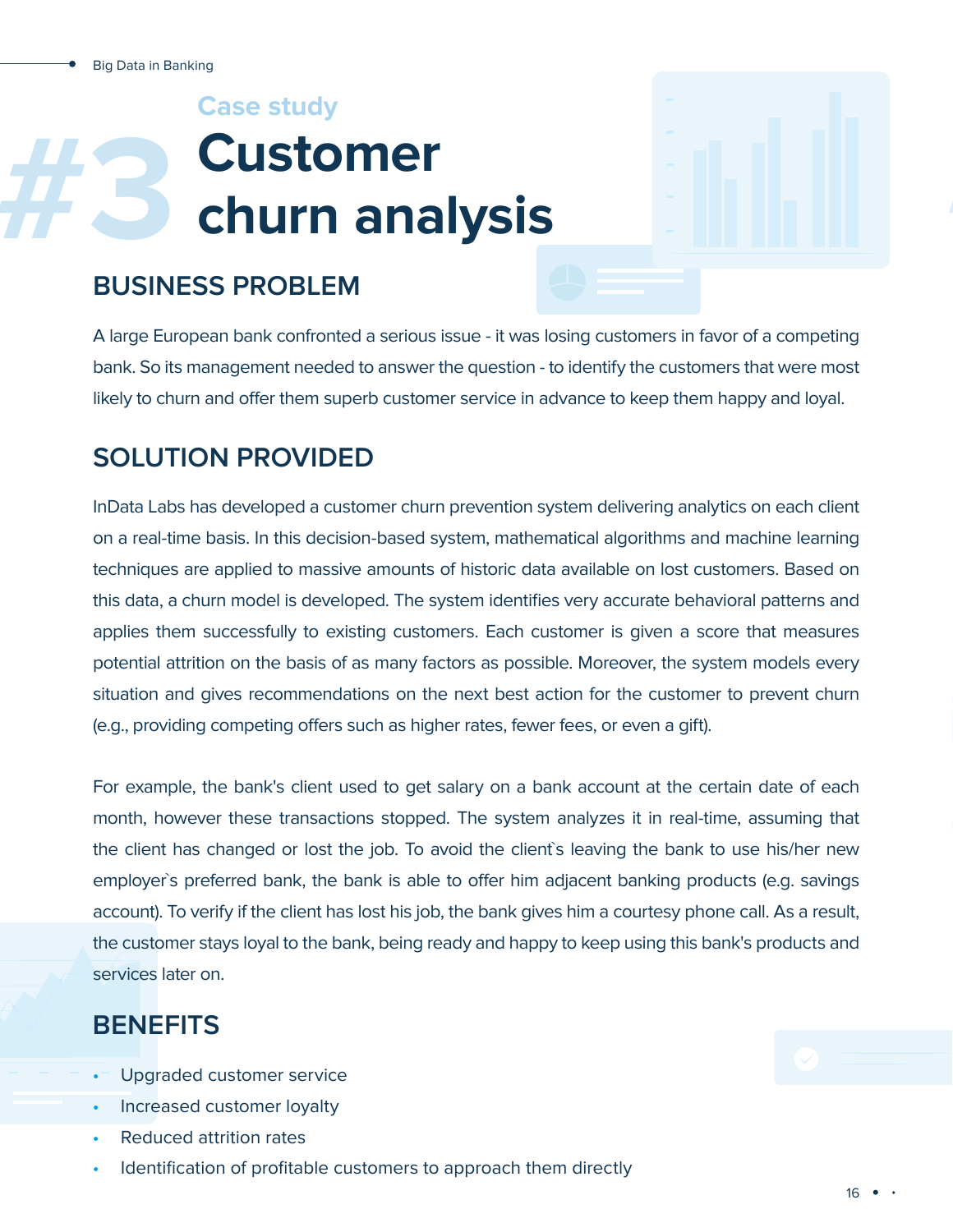### **Risk management Case study #4**

#### **BUSINESS PROBLEM**

A large Western European bank wanted to implement a new system that would apply accurate methods to determine the credit risk of an individual or a legal entity. Basically, the bank needed a tool that would analyze credit applicants and determine their risk level with a very high probability in a very short period of time.

#### **SOLUTION PROVIDED**

To help the bank, InData Labs has developed a sophisticated analytical tool that is able to predict loan defaults with a very high probability. The high probability is reached thanks to a high-end predictive model developed by InData Labs` data scientists on the basis of enriched analysis of various data sources.

In terms of historical data, the system gathers and analyzes internal sources of information in the bank, such as credit reports and applications, repayment rates of credit applicants, and any information on default and recovery for borrowers. It also analyzes data from emails, website usage, and call centers. This sophisticated analysis is then enriched with data analytics from local credit bureaus and behavioral information from social media activities and other online sources of information (blogs, Google search, etc.).

As a result, the solution can provide the credit score for each applicant almost in real-time and with very high predictability of risk.

- Higher credit scoring accuracy
- Improved credit decisions
- Credit risk-controlled and managed
- Healthy credit portfolio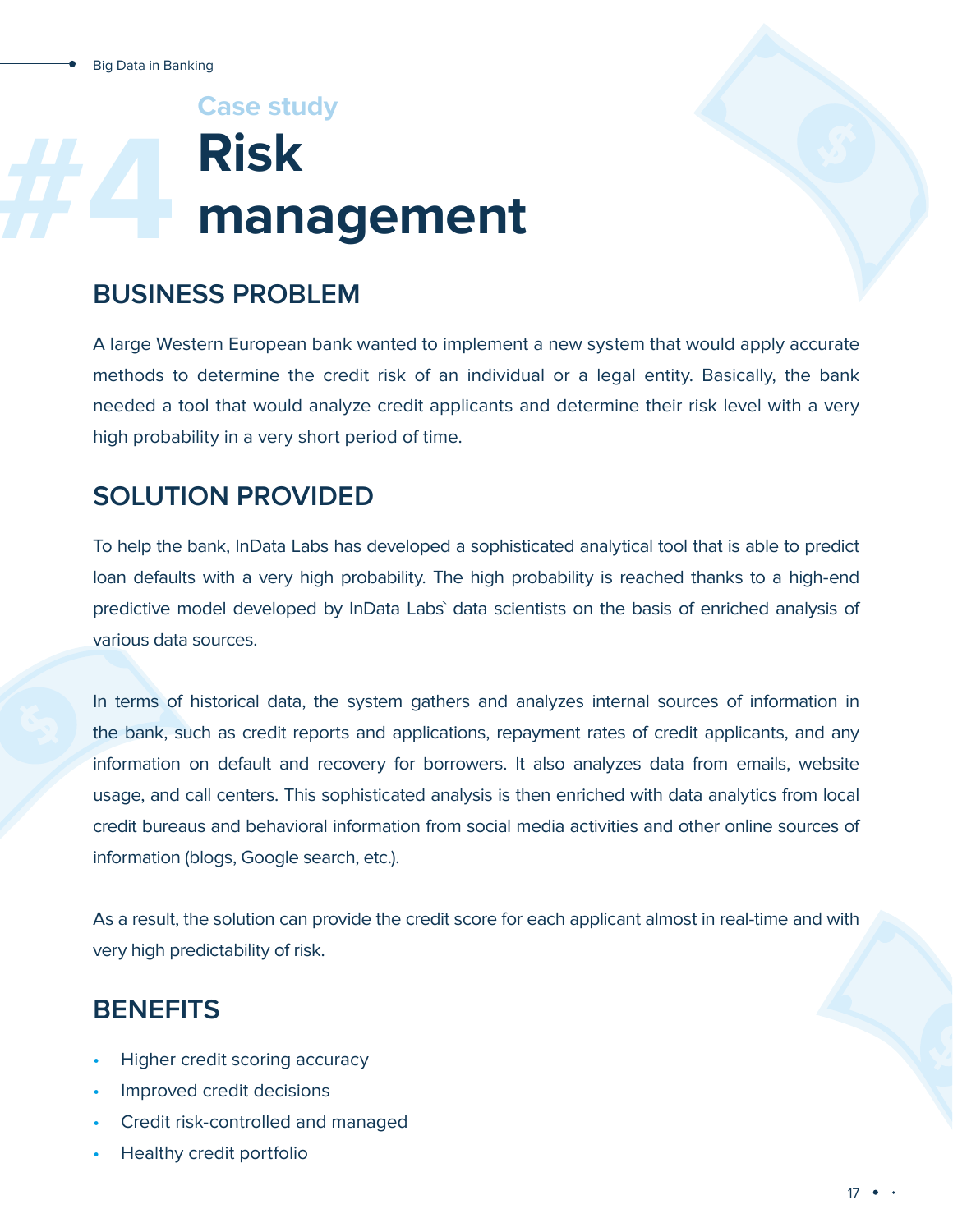### **Centralized marketing campaigns Case study #5**

#### **BUSINESS PROBLEM**

A European bank was losing its market share. It became evident that the bank was no longer meeting customer needs. The bank identified that the major problem was hidden in its ineffective marketing efforts.

A seasoned solution was required to solve the following burning problems:

- Ineffective marketing campaigns
- Fragmented marketing strategy across various channels
- Long evaluation of campaigns performance
- Challenges to present marketing campaigns results to senior management in real-time

#### **SOLUTION PROVIDED**

InData Labs has offered to implement a customer-centric approach within the bank with the help of a centralized marketing platform, which:

- Connects every channel of communication with customers to a centralized system
- Provides a 360-degree view of the customer and gives recommendations
- Analyzes social data and track what customers need and want in real-time
- Measures and evaluates each marketing campaign effectiveness

To reach the above objectives, the platform has been realized in two stages:

As the first step, a data lake has been created  $-$  one big data repository that consolidates the bank`s structured and unstructured data from internal and external sources such as enterprise applications, credit card payment histories, loyalty programs, web clickstreams, social interactions, locational data, etc.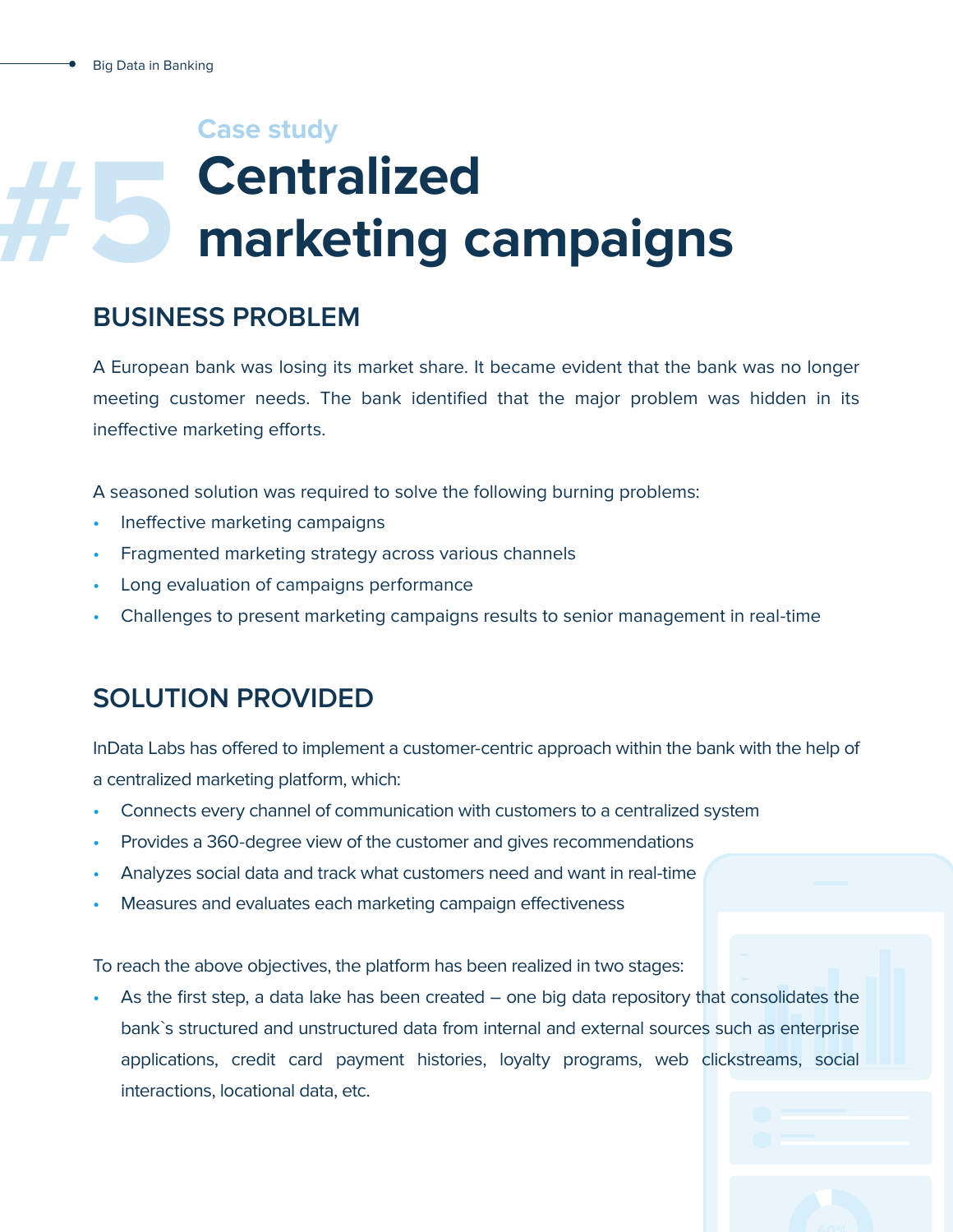• During the second phase, InData Labs has built a consumer intelligence software that applies mathematical algorithms and machine learning techniques to match all data available for one particular customer. Thus, one single enriched profile for every customer is created. This profile gives a clear vision of each consumer's preferences to buy certain types of products.

The system is also able to provide recommendations on which products to whom at what time might be offered. Now the bank's employees conduct marketing campaigns via all or selected channels and measure effectiveness shortly with easy-to-make and user-friendly visualized reports.

- Substantial increase in average campaign response rate
- Centralized marketing strategy across various departments
- Quick and easy reporting to senior managemen